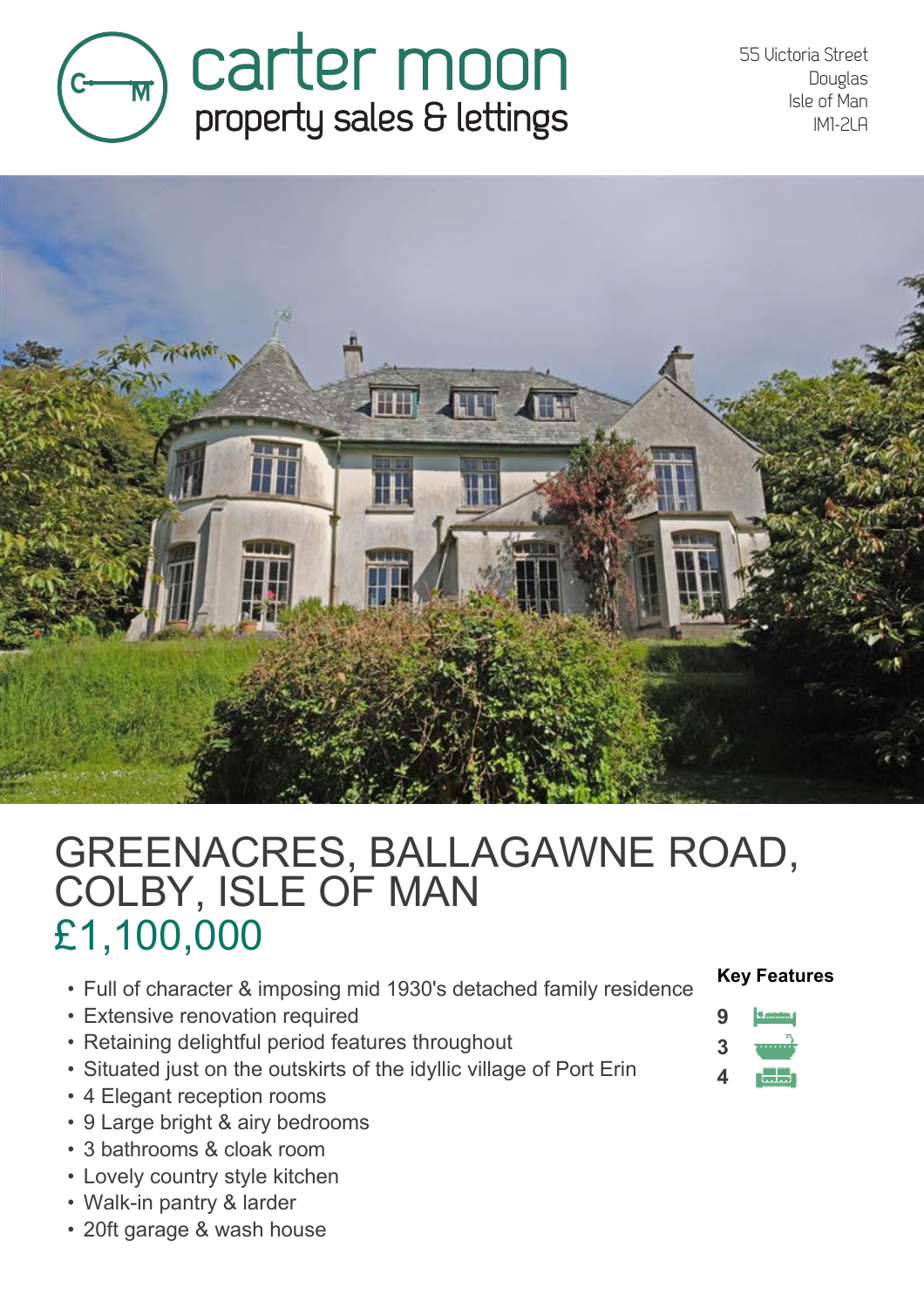#### **Full Description**

Bespoke timber solid entrance door leading to

ENTRANCE PORCH Attractive original tiled flooring. Deep coved ceiling. Original arched and side leaded windows that provide plenty of natural light. Glazed inner door with side glass slips leading to

RECEPTION HALLWAY Bright and airy with oak staircase to upper floors. Under stairs storage cupboard. Original parquet flooring. Deep coved ceiling.

CLOAKROOM (9ft 10 - 8ft 10) Separate toilet and classic pedestal wash hand basin. Parquet flooring. Half tiled walls. Generous hanging space. Wall mounted mirror. Towel rail.

PANTRY (8ft 10 - 5ft 2) Fitted with a period Belfast sink. Floor to ceiling shelving. Parquet flooring. Natural light.

WALK IN LARDER (8ft 10 - 5ft 4) Original tiled flooring. Floor to ceiling shelving, cup rail and worktops. Space for fridge and chest freezer.

BREAKFAST KITCHEN (16ft 8 - 16ft 1)

Delightful farm style kitchen with built in pan/cutlery drawers, base units and plate dressers. Tiled splashbacks. Feature oil fired AGA cooker set in chimney tiled surround. Dual aspect windows that provide plenty of natural light.

RECEPTION ROOMS

DRAWING ROOM (18ft 10 - 16ft 4)

Lovely circular shape room with three sets of french doors that lead to front patio and garden. Feature open fireplace with solid mahogany wood surround and tiled slips. Deep coved ceiling. Picture rail.

OFFICE/STUDY (18ft 10 - 11ft 8)

French doors to front patio and garden. Deep coved ceiling. Picture rail. Telephone connection

FAMILY/SITTING ROOM (18ft 10 - 11ft 8) Solid timber flooring. Deep coved ceiling., Picture rail. Glass paned french doors to front patio and garden.

FORMAL DINING ROOM (18ft 10 - 14ft)

Impressive bright and airy room with ample space for 8 dining suite. Bay window with French doors to front garden. Deep coved ceiling. Picture rail. Serving hatch. Open fire place with solid mahogany surround and tiled slips.

FIRST FLOOR LANDING AREA Coved ceiling. Picture rail. Large glazed gable window that provides plenty of natural light. Deep set storage cupboard.

BEDROOM 1 - EAST FACING French door to balcony. Walk in storage cupboard. Feature fireplace with tiled surrounds. Coved ceiling. Picture rail. Ample space for stand alone furnishings. Fitted pedestal wash hand basin.

BEDROOM 2

Lovely bright and airy circular room. Multiple windows that provide plenty of natural light and delightful front garden aspect. Feature fireplace. Coved ceiling. Walk in wardrobe. Timber flooring.

BEDROOM 3

Picturesque front garden aspect with distant sea views. Coved ceiling. Picture rail. Ample space for stand alone furnishings.

BEDROOM 4 Bright and airy room with plenty of space for stand alone furnishings. Delightful front garden aspect. Deep coved ceiling. Picture rail.

BEDROOM 5 (would make a prefect nursery) Coved ceiling, Picture rail. Pedestal wash hand basin. Side garden aspect.

BEDROOM 6

Rear facing. Coved ceiling. Picture rail. Timber flooring.

FAMILY BATHROOM (12ft - 10ft 9)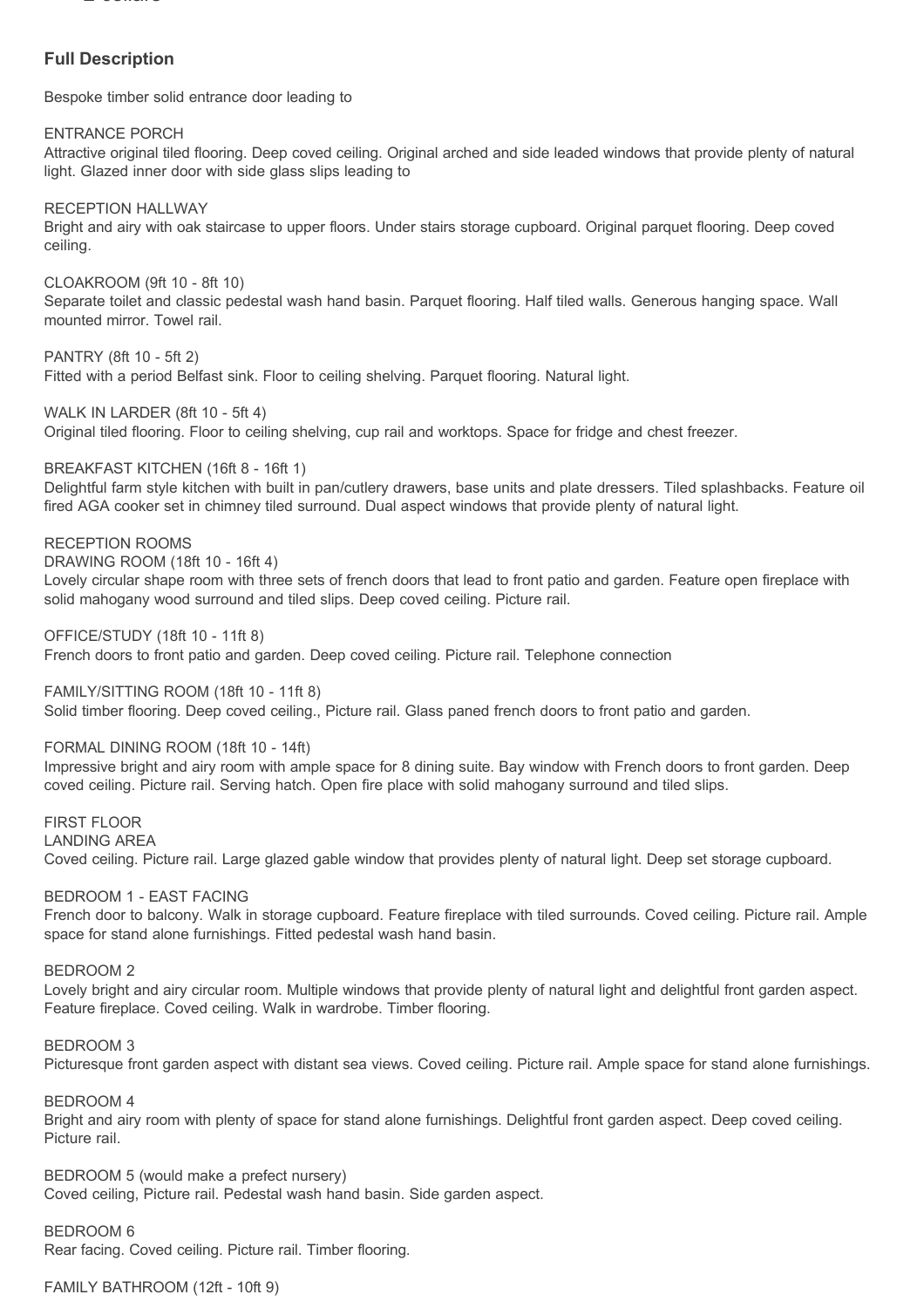